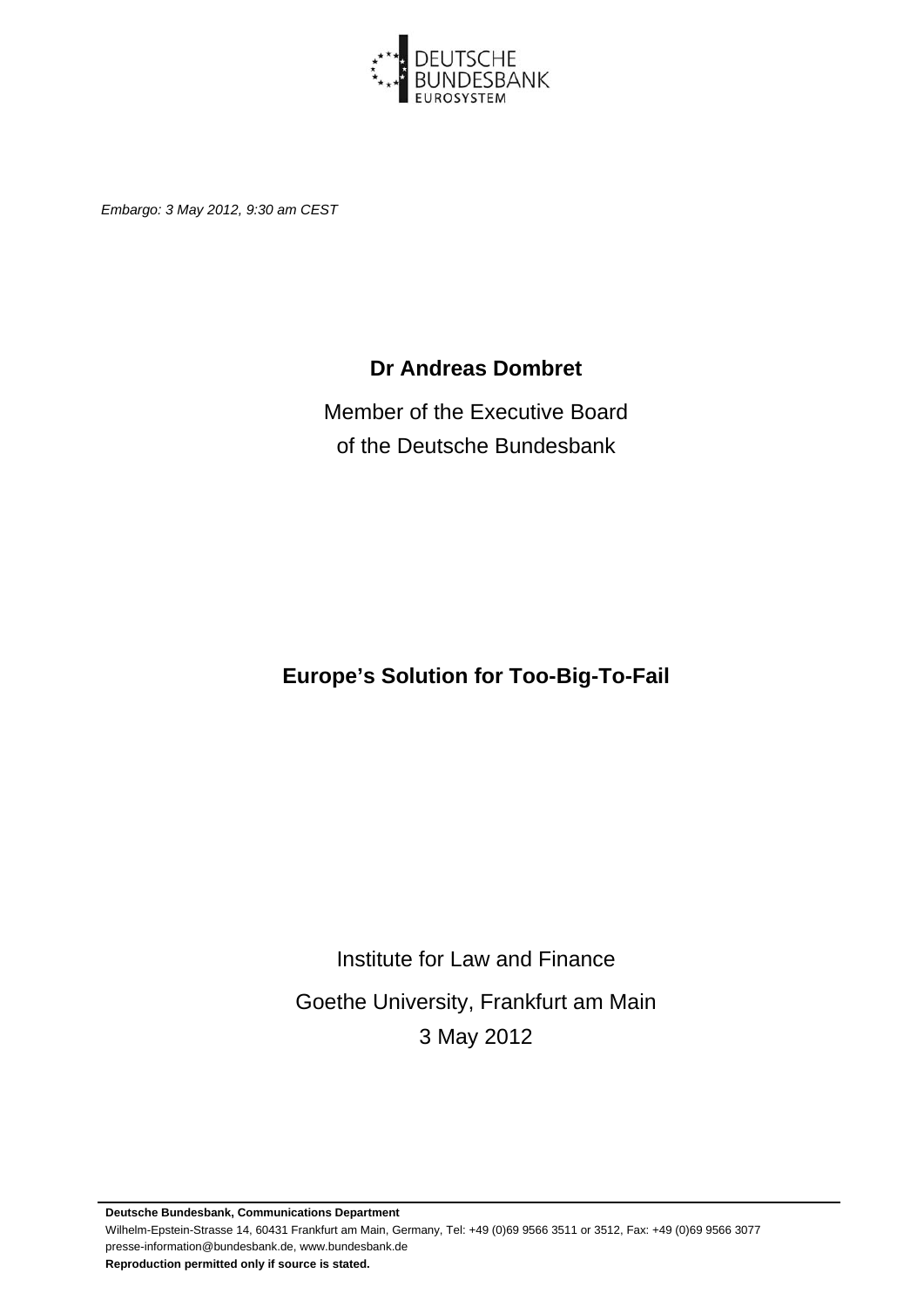#### **Contents**

| $\mathbf 1$ | A SPECIAL INSOLVENCY LAW FOR FINANCIAL INSTITUTIONS - CONTEXT AND              |
|-------------|--------------------------------------------------------------------------------|
| 2           | A NEW INTERNATIONAL STANDARD FOR RESOLUTION REGIMES 4                          |
| 2.1         | BASICS OF THE FSB KEY ATTRIBUTES OF EFFECTIVE RESOLUTION REGIMES FOR FINANCIAL |
| 2.2         | ESTABLISHMENT OF A DESIGNATED RESOLUTION AUTHORITY FOR FINANCIAL INSTITUTIONS5 |
| 2.3         | STRENGTHENING INTERNATIONAL COOPERATION BETWEEN NATIONAL SUPERVISORY AND       |
|             |                                                                                |
| 2.4         |                                                                                |
| 3           | FROM STANDARD-SETTING TO THE APPLICATION OF THE NEW RULES 9                    |
| 3.1         |                                                                                |
| 3.2         |                                                                                |
| 3.3         | RIGOROUS MONITORING OF THE IMPLEMENTATION OF THE NEW INTERNATIONAL STANDARD11  |
| 4           |                                                                                |

#### **1 A special insolvency law for financial institutions – context and objectives**

Ladies and gentlemen,

It is always a pleasure to visit the House of Finance on the beautiful campus of Goethe University to discuss current economic policy issues with representatives from academia, economics and politics. And when such an important topic as "Effective Crisis Management in the Financial Sector" is on the agenda, I am especially happy to be here. So I thank you sincerely for your invitation and wish to present my thoughts on a legal topic, using an economic point of view.

**Deutsche Bundesbank, Communications Department** 

Wilhelm-Epstein-Strasse 14, 60431 Frankfurt am Main, Germany, Tel: +49 (0)69 9566 3511 or 3512, Fax: +49 (0)69 9566 3077 presse-information@bundesbank.de, www.bundesbank.de **Reproduction permitted only if source is stated.**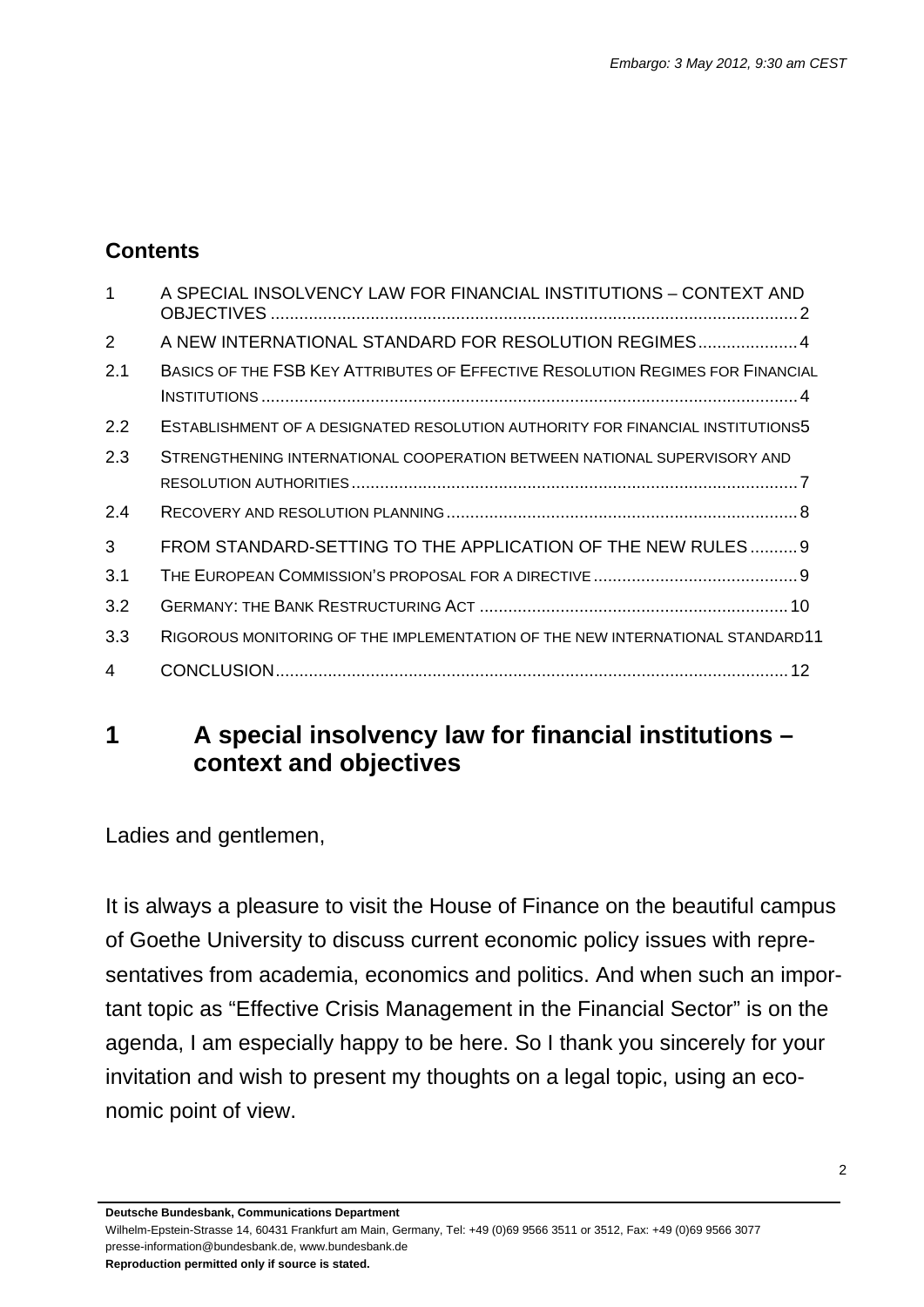What is it about? In the light of the financial crisis the G20 leaders agreed at the London summit in April 2009 that, in future, they will supervise and regulate "all systemically important financial institutions, financial instruments and financial markets". Since then, a bulk of measures has been adopted at subsequent summits in Pittsburgh, Seoul and most recently in Cannes. One focal point were the SIFI rules designed to contain the "Too-Big-To-Fail" problem. The public sector often had to rescue institutions using taxpayers' money. This implicit guarantee for SIFIs gives rise to misguided incentives, thus encouraging SIFIs to take excessive risk. Economists call this phenomenon "moral hazard". The scale of this problem is vast!

This is borne out by the fact that, faced with the financial crisis, the governments within the European Union provided banks with assistance equivalent to 30% of the EU GDP.<sup>1</sup> However, the economic implications of the crisis go far beyond the fiscal burdens. They affect the real economy and therefore, for instance, every entrepreneur who relies on a bank loan to finance his investment decision. Thus, the process of adjustment within the euro-area banking sector is not over yet, particularly as the sovereign debt crisis has presented new challenges. Essentially, banks have got to remove problematic assets from their balance sheets, devise sustainable balance sheet structures and develop resilient business models. In its recent Global Financial Stability Report,<sup>2</sup> the IMF estimates that 58 major banks in the EU could reduce their aggregate balance sheet total by  $\epsilon$  trillion, or around 7%, by the end of 2013. The IMF fears that this deleveraging process could have a

Wilhelm-Epstein-Strasse 14, 60431 Frankfurt am Main, Germany, Tel: +49 (0)69 9566 3511 or 3512, Fax: +49 (0)69 9566 3077 presse-information@bundesbank.de, www.bundesbank.de

\_\_\_\_\_\_\_\_\_\_\_\_\_

<sup>1</sup> European Commission, Framework for crisis management in the financial sector, 10 January 2011; http://europa.eu/legislation\_summaries/internal\_market/single\_market\_services/financial\_services\_banki ng/mi0062\_en.htm.

IMF, Global Financial Stability Report – The Quest for Lasting Stability, April 2012.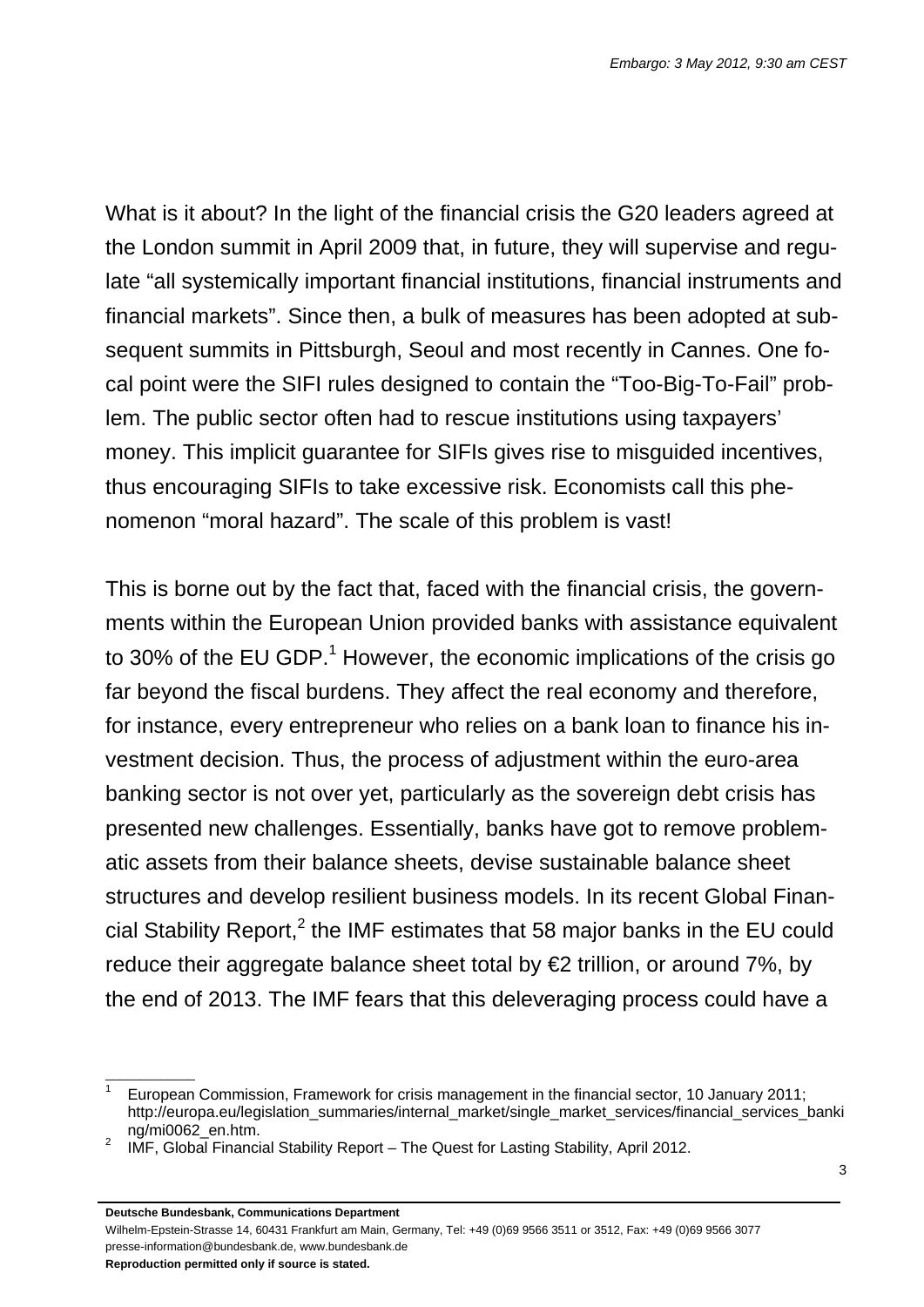negative impact on the credit supply within the euro area and pose a potential danger to economic development throughout Europe and beyond.

The IMF's estimate needs to be evaluated in finer detail. Nevertheless, it does illustrate the sheer scale of the problem. The point is, not least, that it must be possible in a market economy for financial institutions to withdraw from competition for economic reasons without casting the financial system into turmoil. This underlines how important it is to find a sound preventive solution for dealing with big banks.

What does the G20's solution proposal entail? The new SIFI rules are built on two pillars. First, the likelihood of a SIFI failing has to be reduced, meaning that SIFIs are to be more resilient, mainly through specific capital surcharges that go beyond the requirements of Basel III. Second, the restructuring or resolution of a SIFI is to be made possible in future without jeopardising financial stability and without having to resort to taxpayers' money.

## **2 A new international standard for resolution regimes**

## **2.1 Basics of the FSB Key Attributes of Effective Resolution Regimes for Financial Institutions**

For this purpose, the Financial Stability Board, FSB for short, has developed, and the G20 have adopted, a new international standard for resolution regimes: the "Key Attributes of Effective Resolution Regimes for Financial Institutions" - which I will refer to as the 'Key Attributes' from now on. This is the first time that the main features that national resolution regimes should in-

**Deutsche Bundesbank, Communications Department** 

Wilhelm-Epstein-Strasse 14, 60431 Frankfurt am Main, Germany, Tel: +49 (0)69 9566 3511 or 3512, Fax: +49 (0)69 9566 3077 presse-information@bundesbank.de, www.bundesbank.de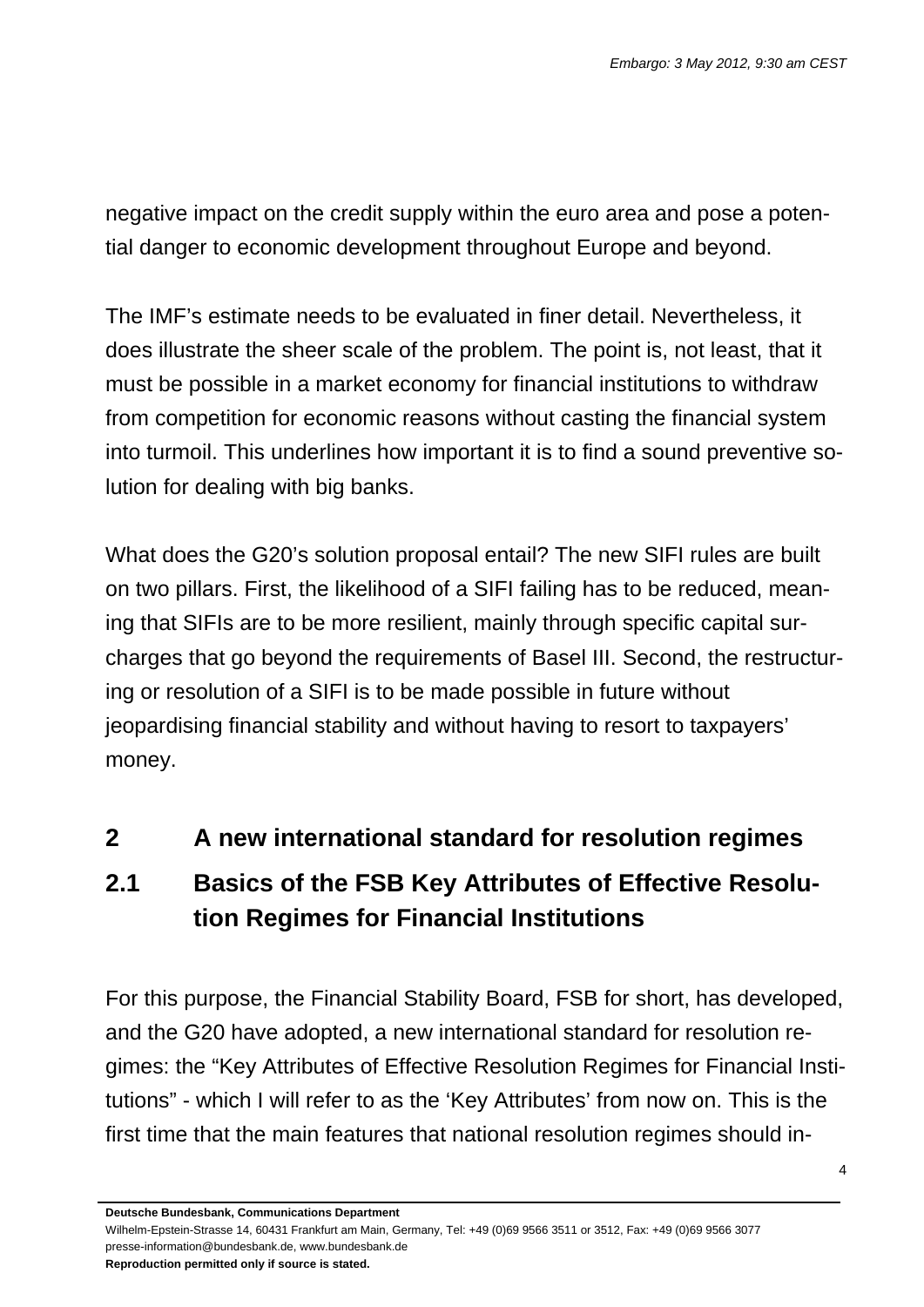clude have been stipulated at the global level. For example, in future each of the G20 jurisdictions will have to set up a designated resolution authority for financial institutions. Moreover, specific requirements fostering cooperation between national authorities will promote crisis prevention and crisis management. Finally, institutions and supervisors alike will have to become very concrete in their planning of possible responses to an upcoming crisis. I will discuss these points in more detail later.

These Key Attributes were urgently needed, even if some financial sector commentators would have preferred a globally uniform insolvency law. It goes without saying that I, too, prefer optimal solutions, but – to put it bluntly – regulators and central banks do not live in the "land of Make-A-Wish". The scope and complexity of the individual and mutually dependent issues which have had to be, or remain to be, solved in an overall package are sometimes like a Gordian knot. Unlike Alexander the Great in the legend, however, the G20 states have no magic sword to cut through the knot, and a reasonably timely approach that can be implemented at the global level is perhaps only a first step that may be followed by others at a later point in time.

## **2.2 Establishment of a designated resolution authority for financial institutions**

One end of the rope forming the Gordian knot involves the institutional set-up for national resolution regimes. In adopting the Key Attributes, the G20 states committed to establish a designated resolution authority for financial institutions so that the particularities of crisis situations in the financial sector,

**Deutsche Bundesbank, Communications Department** 

Wilhelm-Epstein-Strasse 14, 60431 Frankfurt am Main, Germany, Tel: +49 (0)69 9566 3511 or 3512, Fax: +49 (0)69 9566 3077 presse-information@bundesbank.de, www.bundesbank.de

**Reproduction permitted only if source is stated.**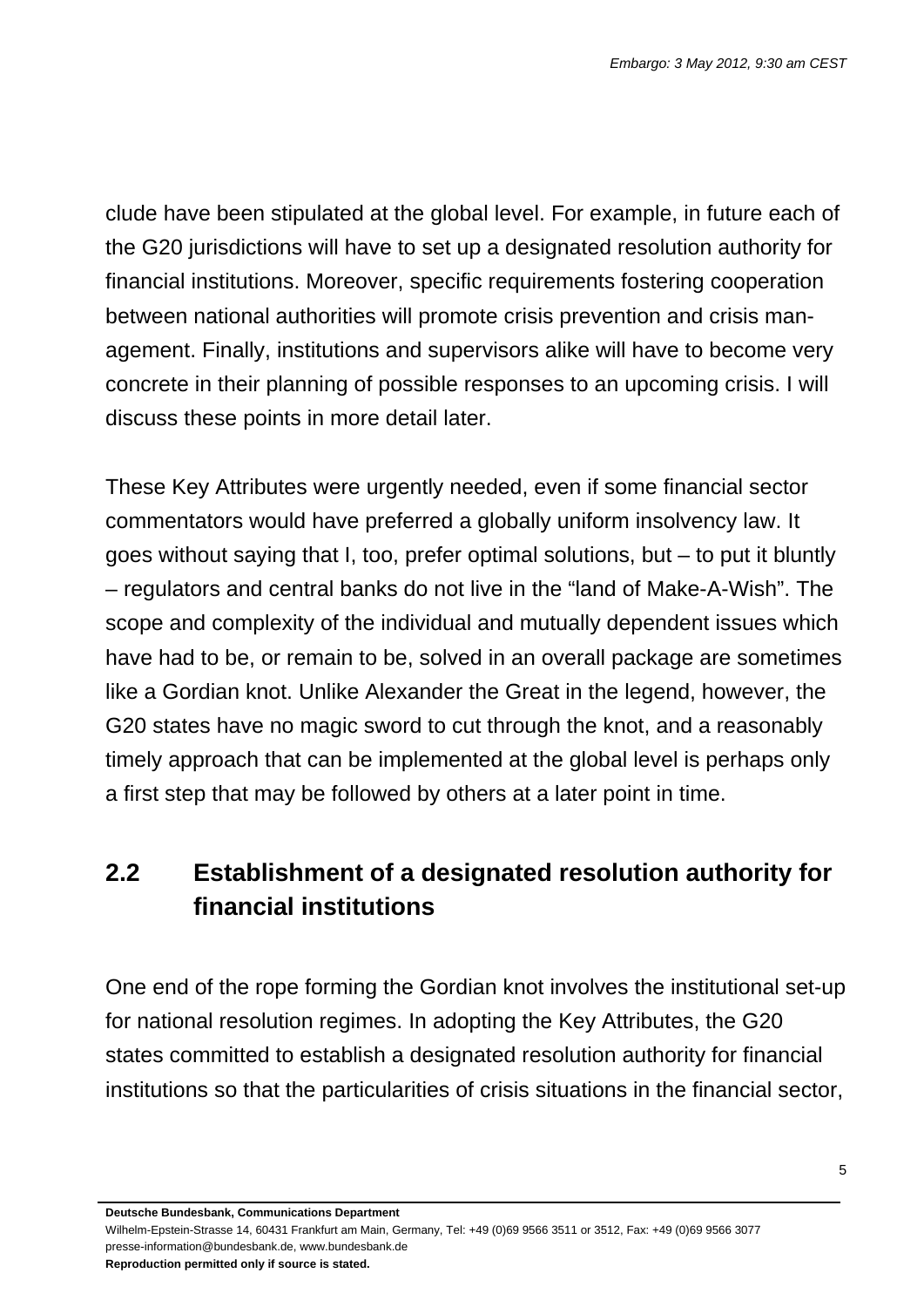such as the danger of runs on banks, can be taken into consideration. This new authority will be given a strong mandate. In particular, its tasks will be to

- promote financial stability,
- ensure continuity of systemically important financial services,
- protect depositors, although this could be done  $-$  as in Germany  $-$  in coordination with the deposit guarantee schemes,
- seek to minimise the overall costs of resolution in home and host jurisdictions and
- duly consider the potential impact of resolution actions on financial stability in other countries.

To fulfil its role, the resolution authority will be equipped with far-reaching instruments. For example, it will be able to

- remove senior management and replace it with an administrator to take control of the firm,
- transfer or sell assets and liabilities to a third party or a bridge bank and
- impose a moratorium with a suspension of payments to unsecured creditors.

Implementing the Key Attributes will lead to a gradual alignment of the national legal frameworks for resolution regimes. I am convinced that this will most certainly have a positive impact on financial stability.

**Deutsche Bundesbank, Communications Department** 

Wilhelm-Epstein-Strasse 14, 60431 Frankfurt am Main, Germany, Tel: +49 (0)69 9566 3511 or 3512, Fax: +49 (0)69 9566 3077 presse-information@bundesbank.de, www.bundesbank.de **Reproduction permitted only if source is stated.**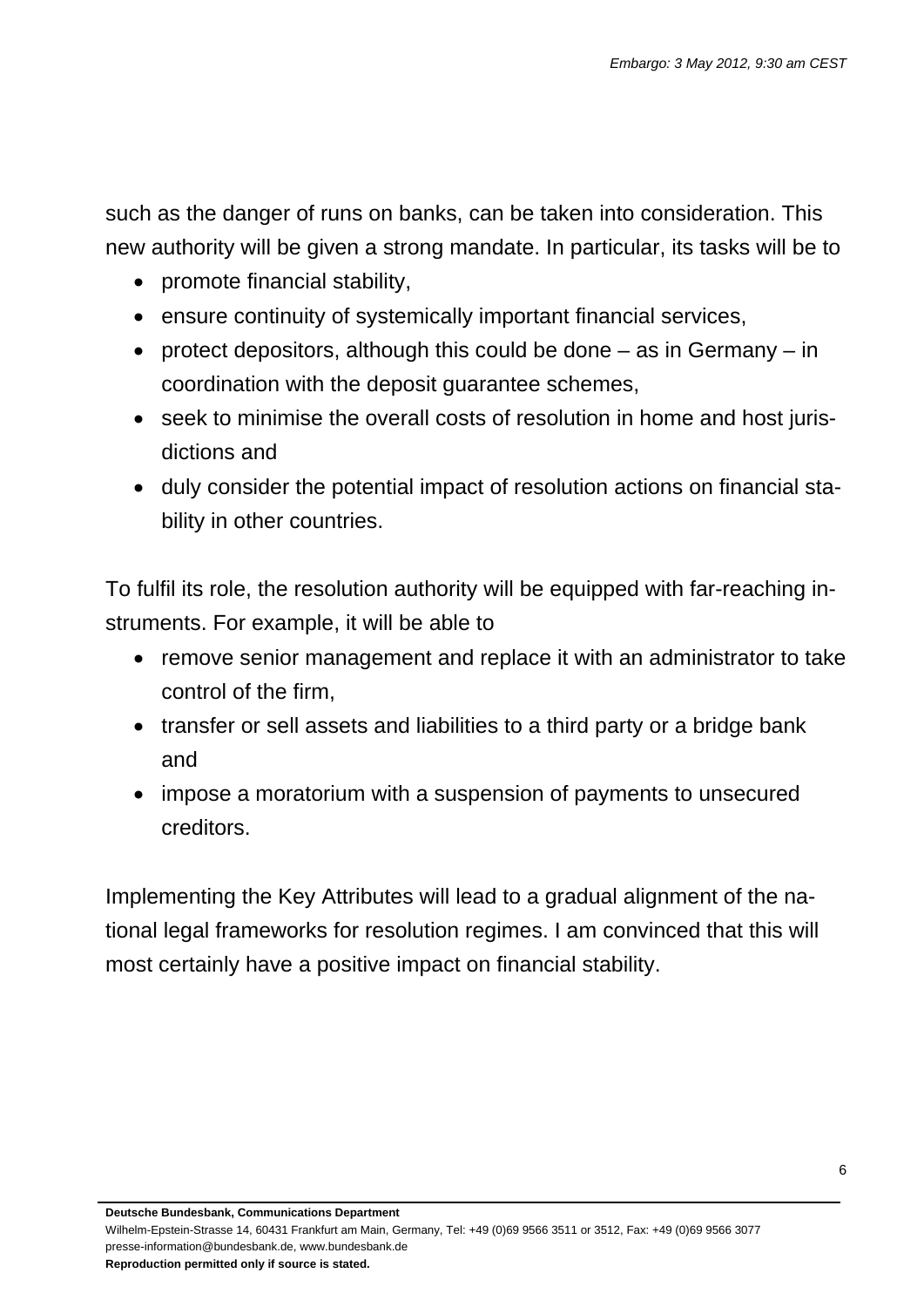# **2.3 Strengthening international cooperation between national supervisory and resolution authorities**

A further cluster of problems – the other end of the rope forming the Gordian knot – concerns the handling of crisis situations at large complex financial institutions. I don't need to explain to you that insolvency proceedings are currently carried out on a national and territorial level. However, the 30 largest systemically important banks hold on average 53% of their total assets abroad, according to data from a study carried out in 2010. $3$  68% of their subsidiaries are located abroad, and they generate 56% of their pre-tax earnings from cross-border operations. In the past, if institutions like these became distressed, national supervisors regularly ring-fenced their assets. The banking groups were broken up according to national boundaries or were rescued by the respective home states as separate national entities. This meant systemic distortions and considerable cost for the taxpayer. Mervyn King once summed this up succinctly with the words: "Global banking institutions are global in life but national in death".*<sup>4</sup>*

We may not have Alexander the Great's sword, but there are two magic words which will help deal with these challenges. These words are "cooperation" and "planning". In order to systematically enhance cooperation between home and host countries, thereby improving crisis prevention, the Key Attributes contain a wide range of requirements which seek to promote cooperation. First, the competent authorities of the home jurisdictions of a SIFI are required to conclude institution-specific cooperation agreements with their

**Deutsche Bundesbank, Communications Department** 

Wilhelm-Epstein-Strasse 14, 60431 Frankfurt am Main, Germany, Tel: +49 (0)69 9566 3511 or 3512, Fax: +49 (0)69 9566 3077 presse-information@bundesbank.de, www.bundesbank.de

**Reproduction permitted only if source is stated.** 

 $\overline{\phantom{a}}$  , where  $\overline{\phantom{a}}$ 

 $3$  S Claessens, R J Herring and D Schoenmaker, A Safer World Financial System: Improving the Resolution of Systemic Institutions, 2010.

 $4$  Quoted from A Turner, The Turner Review: A regulatory response to the banking crisis, March 2009.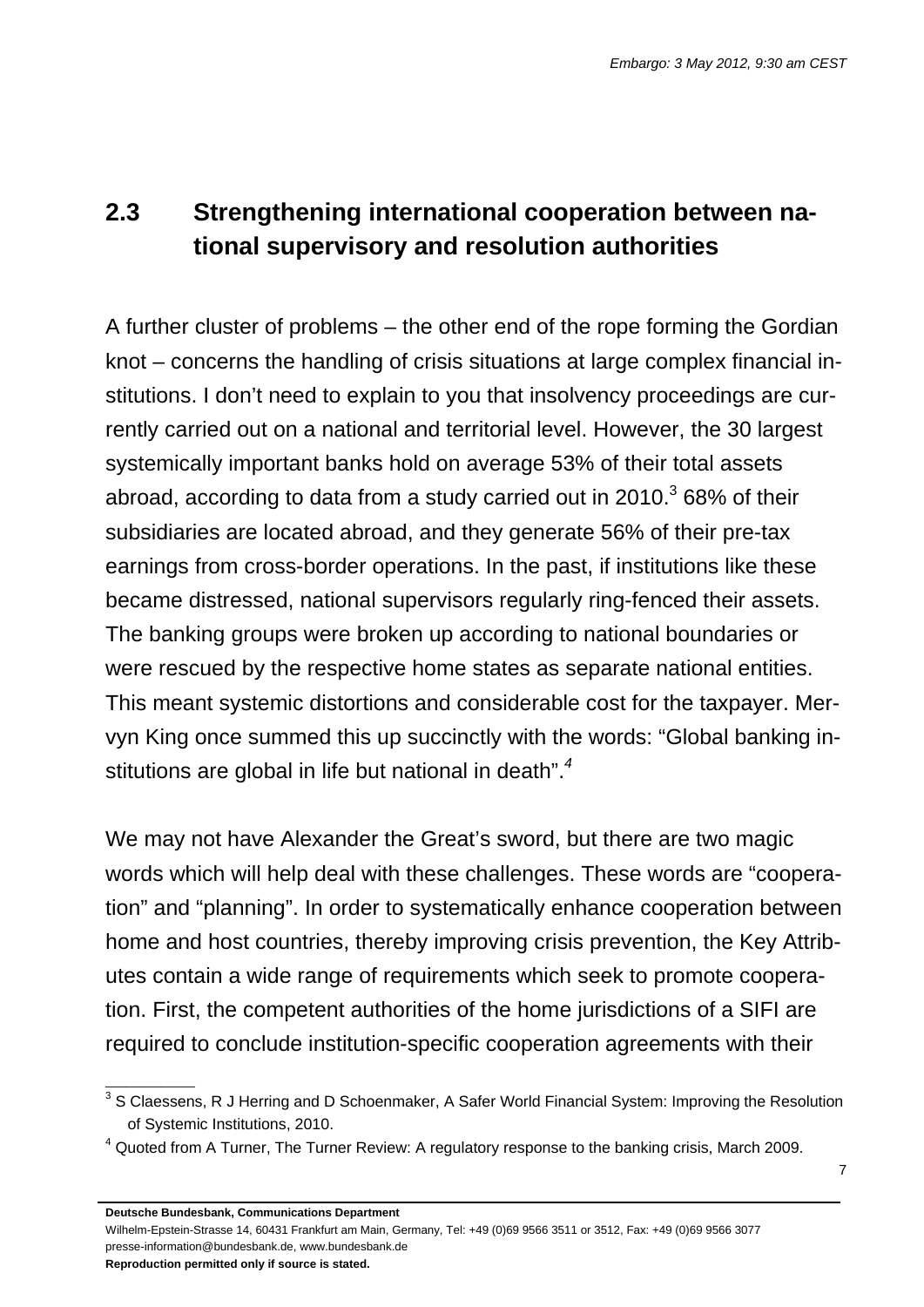counterparts in the respective key host countries. Second, Crisis Management Groups are to be set up for each SIFI; within these groups, all responsible national bodies<sup>5</sup> will come together at regular intervals to discuss crisis planning and crisis management. Third, in order to lay the necessary foundations for this, all impediments to sharing confidential information must be removed. I consider this last point to be especially important! We have known for years now that the exchange of information between supervisory authorities is hampered by the lack of or an inadequate legal basis. Incidentally, this particular impediment not only obstructs resolution regimes but also affects many different areas of the G20 financial sector reform agenda. The necessary legislative changes will have to be made when the requirements resulting from the Key Attributes are transposed into European and, later, German law such as the German Banking Act. The European Commission is already aware of this problem.

## **2.4 Recovery and resolution planning**

Recovery and resolution planning will facilitate cooperation between the authorities. This planning process consists of three mutually dependent components. First, the responsible authorities agree on an assessment on the banking group's resolvability, the aim being to examine the practicability and credibility of a resolution strategy. Any impediments to resolution should be identified and removed. In November of last year, the G20 committed themselves to carry out such assessments for all global systemically important banks by October 2012. As the second component, the institutions

**Deutsche Bundesbank, Communications Department** 

Wilhelm-Epstein-Strasse 14, 60431 Frankfurt am Main, Germany, Tel: +49 (0)69 9566 3511 or 3512, Fax: +49 (0)69 9566 3077 presse-information@bundesbank.de, www.bundesbank.de

**Reproduction permitted only if source is stated.** 

\_\_\_\_\_\_\_\_\_\_\_\_\_

<sup>&</sup>lt;sup>5</sup> The FSB Key Attributes specifically mention the supervisory and resolution authorities, the central banks, the finance ministries and the bodies responsible for statutory deposit protection.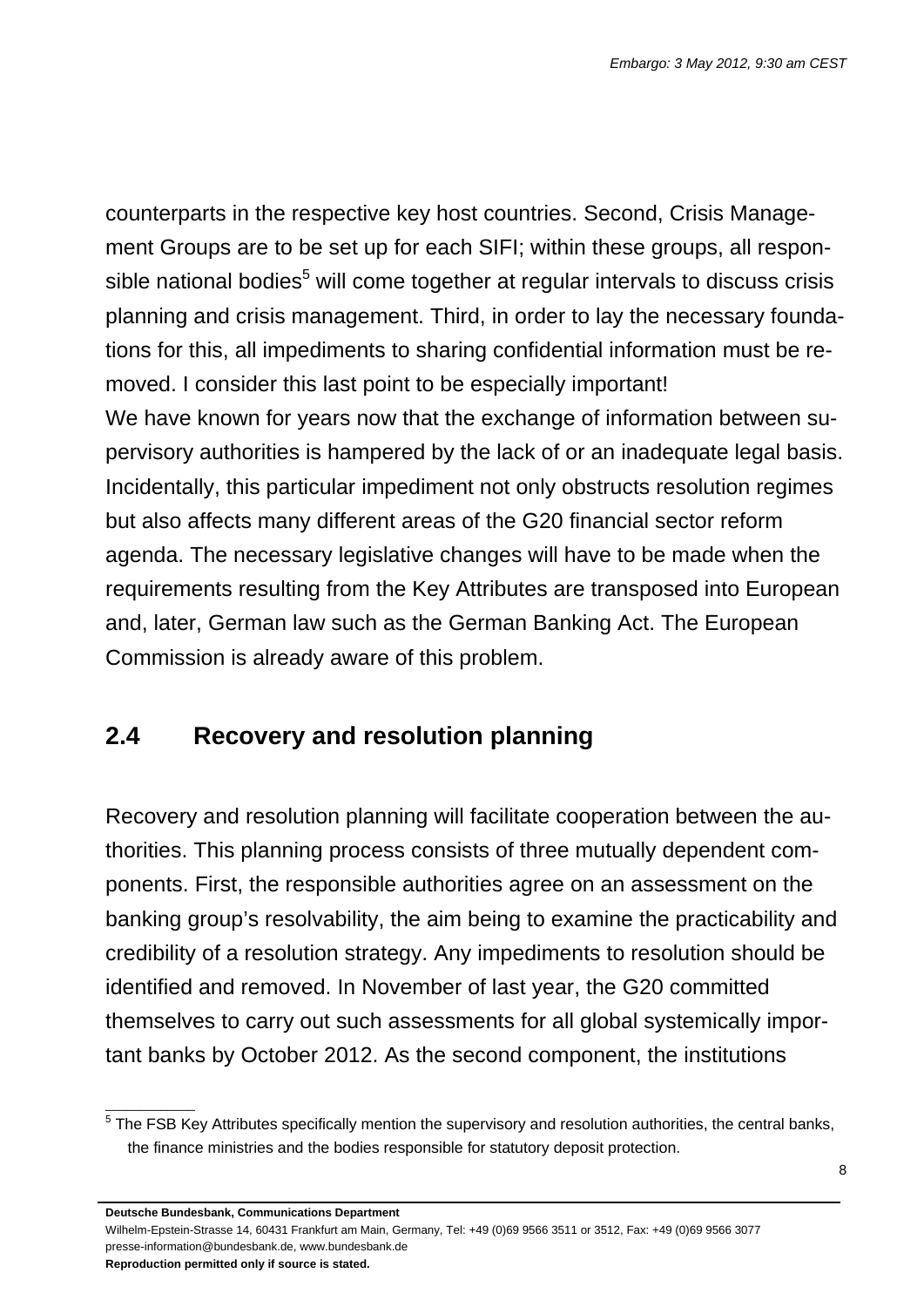themselves must submit plans describing how they envisage a potential restructuring and discuss them with supervisors. Ideally, the supervisory authority would be able to take these plans out of the drawer in the early stages of a crisis and restructure the institution in cooperation with the resolution authority. This planning process is useful for the institutions as well. According to a recently published survey involving 19 big financial institutions, 40% of those questioned claimed to have drawn up complete recovery plans. Despite the costs involved, the majority of the surveyed institutions see the advantages in this planning process, for example in that they provide a better operational understanding of the business structures. $6$ 

If restructuring is not possible or fails, the third component comes into play, namely that of resolution planning, which is to be developed by the authorities. The purpose of this is to prepare for the effective use of the resolution tools. The resolution of an institution has to be planned in such a way that

- systemically important functions performed by the institution are continued,
- the stability of the financial system is not jeopardised, and
- the use of taxpayers' money is avoided.

# **3 From standard-setting to the application of the new rules**

## **3.1 The European Commission's proposal for a directive**

Ladies and gentlemen, these and other standards from the Key Attributes are a milestone on the road to containing the Too-Big-To-Fail problem. On the one hand, the fact that international consensus has been reached with

**Deutsche Bundesbank, Communications Department** 

Wilhelm-Epstein-Strasse 14, 60431 Frankfurt am Main, Germany, Tel: +49 (0)69 9566 3511 or 3512, Fax: +49 (0)69 9566 3077 presse-information@bundesbank.de, www.bundesbank.de

**Reproduction permitted only if source is stated.** 

\_\_\_\_\_\_\_\_\_\_\_\_\_

 $6$  Ernst & Young, Planning for all terrains – Global Banking Recovery and Resolution Planning, Survey 2012, [Interviews conducted during September and October 2011].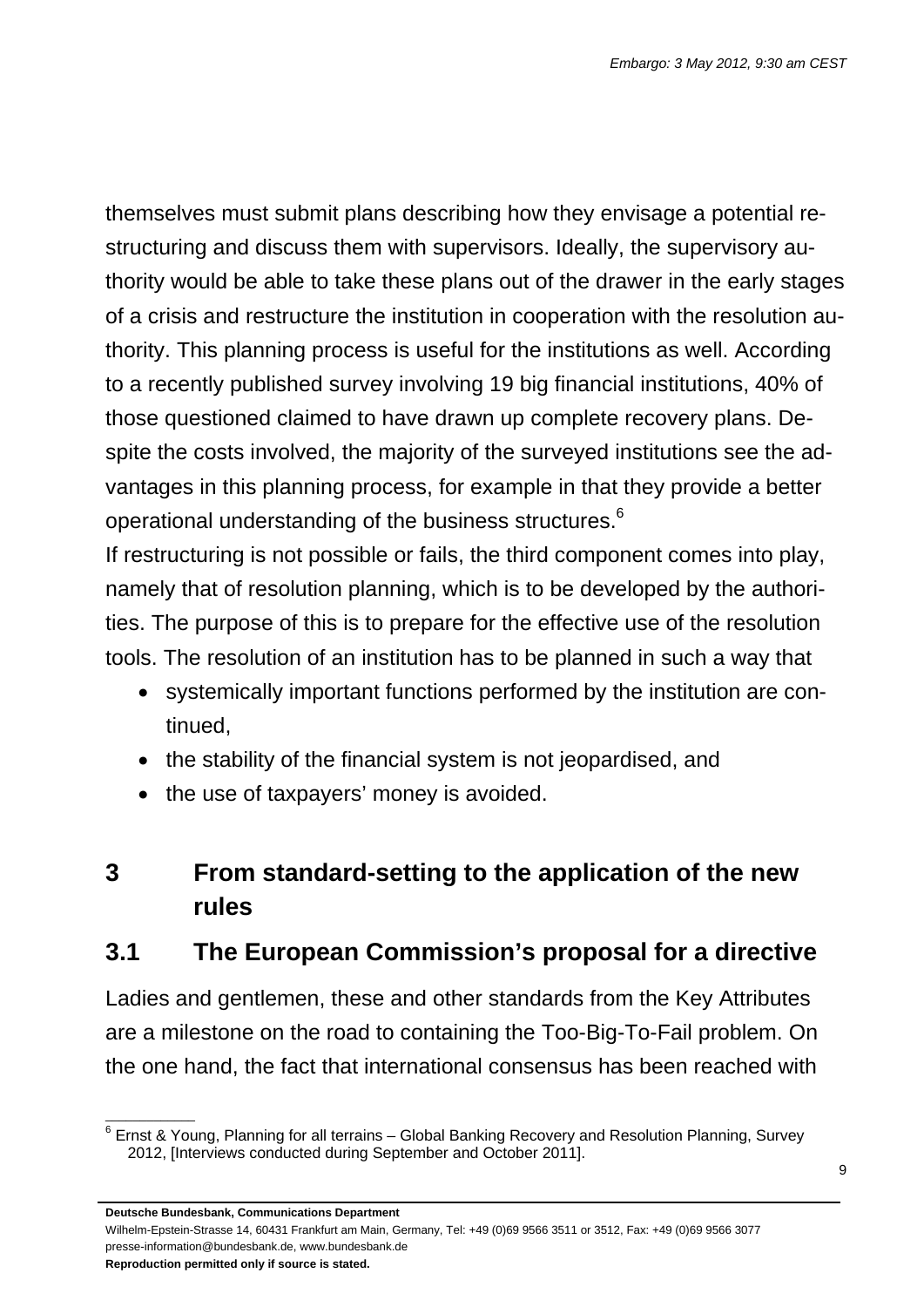the backing of top G20 policymakers can be considered a success. On the other hand, a great deal of detailed work remains to be done since the FSB Key Attributes still have to be transposed into legal texts which, by necessity, have to be much more concrete than the international standard. Just how difficult this is may be seen from the fact that the publication of an EU legislative proposal originally planned for the summer of 2011<sup>7</sup> has since been postponed several times, and has yet to be presented. I do appreciate the fact that, before making a publication, the European Commission wants to clarify difficult technical and political issues, such as the design of the bail-in instrument or implications for the deposit protection schemes in Europe. However, further delay in publication entails the risk that the European states each implement the Key Attributes on their own; this could create unnecessary inconsistencies and, consequently, new problems in the event of an institution becoming distressed. Moreover, it would be extremely inefficient if all EU states had to transpose standards on resolution regimes into national legal systems twice within a short space of time – first to comply with the G20 commitment and again shortly afterwards to implement the EU directive.

## **3.2 Germany: the Bank Restructuring Act**

Notwithstanding international initiatives, German legislators responded to the financial crisis early on. On 1 January 2011, the Bank Restructuring Act $^8$  en-

Wilhelm-Epstein-Strasse 14, 60431 Frankfurt am Main, Germany, Tel: +49 (0)69 9566 3511 or 3512, Fax: +49 (0)69 9566 3077 presse-information@bundesbank.de, www.bundesbank.de

**Reproduction permitted only if source is stated.** 

 $\overline{\phantom{a}}$  , where  $\overline{\phantom{a}}$ 

<sup>&</sup>lt;sup>7</sup> Press release of the European Commission of 6 January 2011, Commission seeks views on possible EU framework to deal with future bank failures.

 $8$  Act on the restructuring and orderly resolution of credit institutions, on the establishment of a restructuring fund for credit institutions and on the extension of the limitation period of management liability under the German Stock Corporation Act (Gesetz zur Restrukturierung und geordneten Abwicklung von Kreditinstituten, zur Errichtung eines Restrukturierungsfonds für Kreditinstitute und zur Verlängerung der Verjährungsfrist der aktienrechtlichen Organhaftung).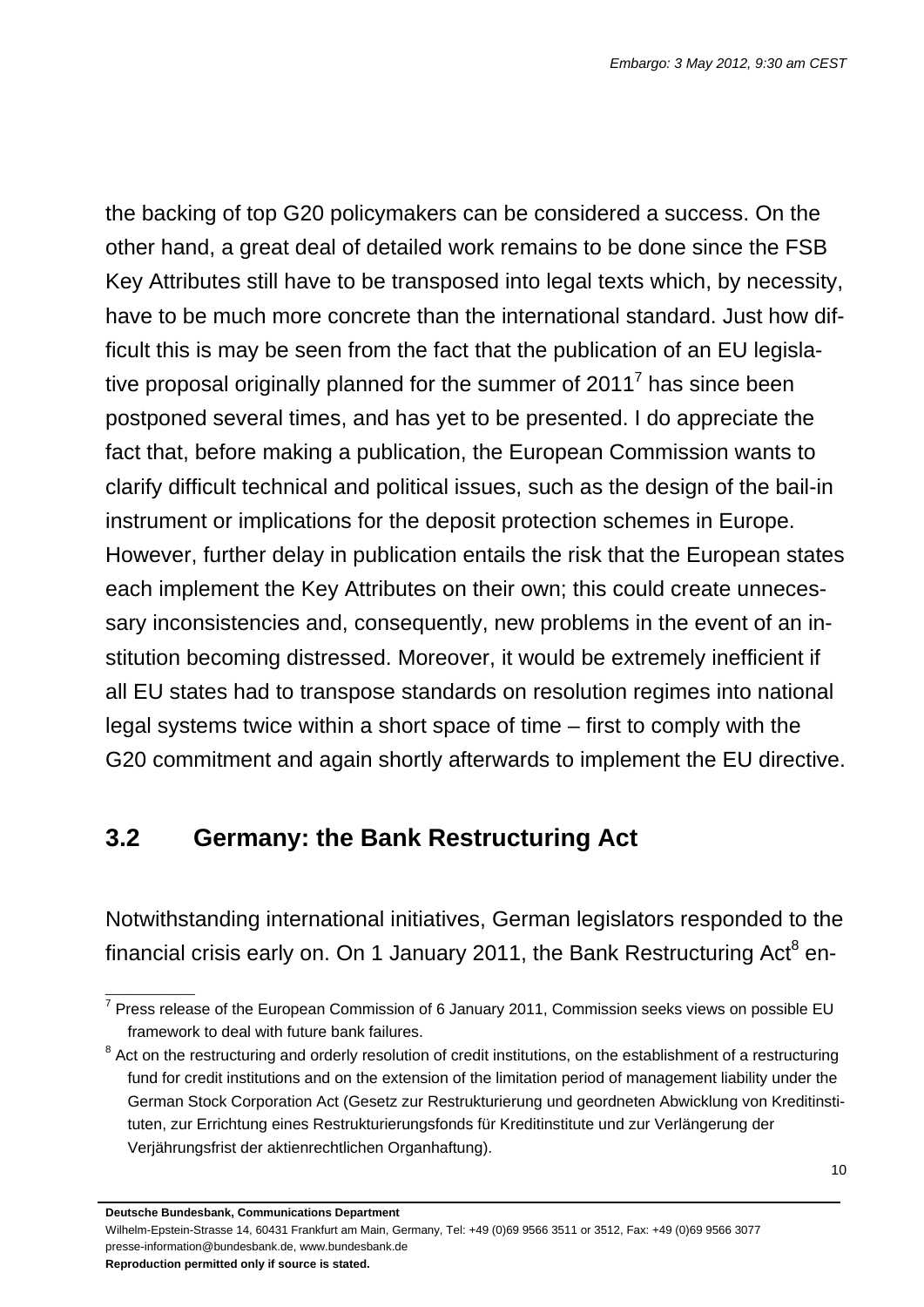tered into force, aiming to facilitate dealing with a distressed systemically important bank without jeopardising financial stability and, as far as possible, without using taxpayers' money. Moreover, the Act is intended to enable coordinated action with other responsible authorities at the European level if a cross-border banking group becomes distressed. This is why, when drawing up the Act, care was taken to ensure that the new instruments, such as stronger powers of intervention for BaFin, fitted into the already recognisable contours of the expected EU legislative proposal. $9$  In addition, with all banks contributing to a Restructuring Fund by paying a bank levy introduced in 2011, the banking industry is for the first time being made to participate in the costs of overcoming future crises – even though the amount accumulated in the fund is still far too small. The basic idea is that the money paid into the Restructuring Fund will be saved over many years until the target amount of €70 billion has been reached. Admittedly, this leaves us with a problem in the interim. However, the act in itself is a step in the right direction since it heightens what the IMF, in its last Article IV Consultation,<sup>10</sup> called the "level of preparedness". The fact that legislative change is also still needed in Germany before the Key Attributes and the EU directive can be fully and consistently implemented does not contradict my – in principle – positive assessment of the Restructuring Act.

## **3.3 Rigorous monitoring of the implementation of the new international standard**

Experience over the past few years has shown that international standards can sometimes be futile if they are not implemented and applied in a consis-

Wilhelm-Epstein-Strasse 14, 60431 Frankfurt am Main, Germany, Tel: +49 (0)69 9566 3511 or 3512, Fax: +49 (0)69 9566 3077 presse-information@bundesbank.de, www.bundesbank.de

**Reproduction permitted only if source is stated.** 

 $\overline{\phantom{a}}$  , where  $\overline{\phantom{a}}$ 

<sup>&</sup>lt;sup>9</sup> Deutsche Bundesbank, Monthly Report, June 2011, Fundamental features of the German Bank Restructuring Act, pp 59-75.

<sup>&</sup>lt;sup>10</sup> IMF Country Report No 11/168, Germany: 2011 Article IV Consultation - Staff Report, July 2011.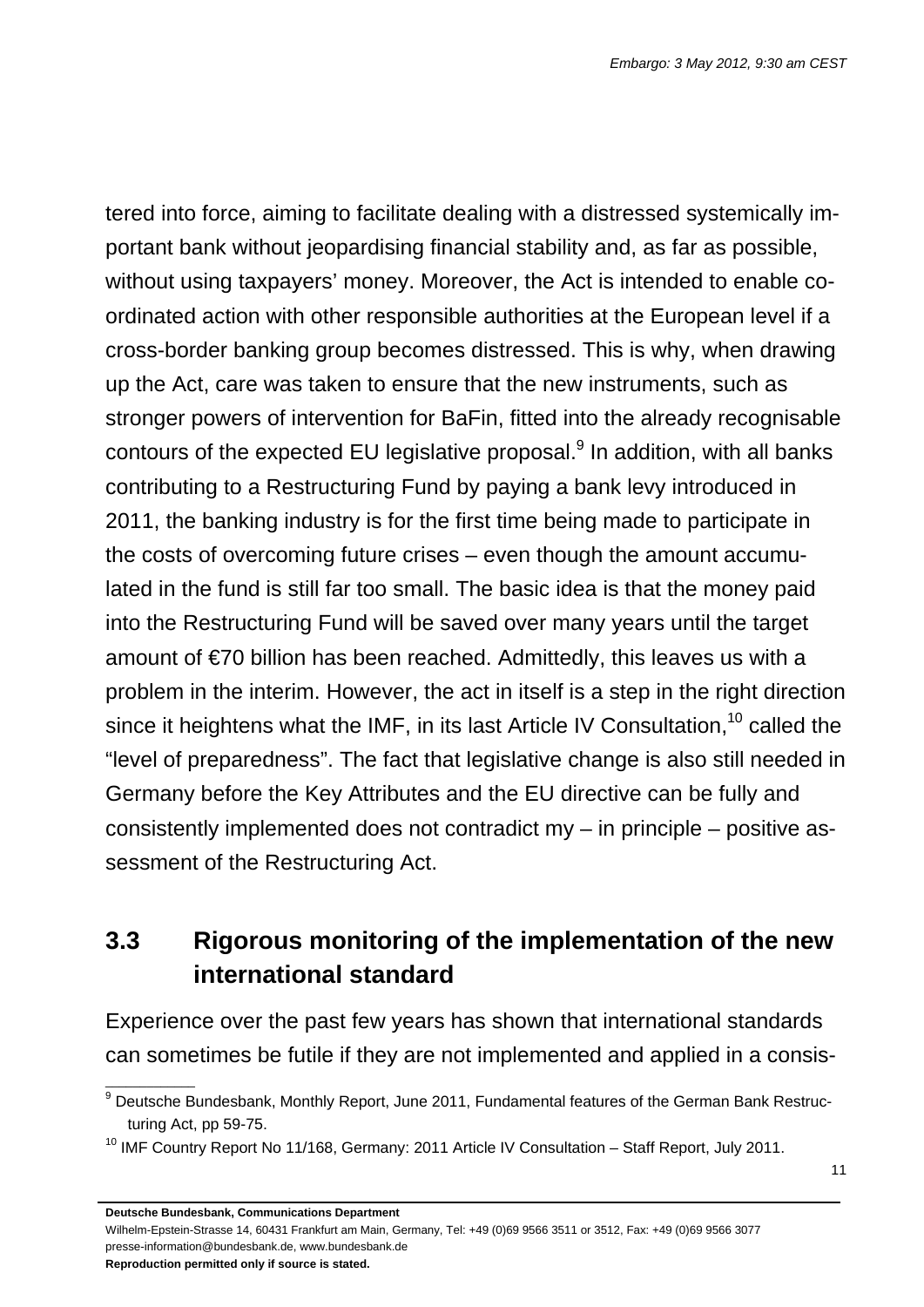tent and timely manner. For this reason, the FSB wants to rigorously monitor the progress made in implementing the Key Attributes in its member states. What makes this all the more important is the fact that the Key Attributes take us into unchartered waters. Moreover, implementation will require legislative and institutional changes – some of them extensive – in all G20 jurisdictions. Last but not least, monitoring of consistent implementation is crucial for overcoming obstacles to cross-border cooperation which will play such an outstanding role. To facilitate the monitoring process, work is currently underway, as a matter of urgency, on an assessment methodology that will make it easier to objectively assess the level of implementation in individual countries. This instrument is to be used by various bodies: a) countries will be able to perform a self-assessment in order to identify any gaps in implementation; b) the IMF/the World Bank will use this methodology when carrying out their FSAP assessments; c) the FSB is already planning a first review for 2012 as part of its peer review process, and d) the FSB Peer Review Council, which has not yet been set up, will apply this instrument to global systemically important financial institutions. Countries with a below-average performance in these assessments will be required to provide an explanation, and can expect the results to be published. I believe implementation must be monitored rigorously because the new standard closes a serious gap in the regulatory framework.

## **4 Conclusion**

This gap illustrates perfectly that the regulatory framework before the financial crisis was not geared to the stability of the financial system as a whole. This failure to take sufficient account of the systemic stability perspective must and will be remedied. For this reason, let me draw your attention to the

Wilhelm-Epstein-Strasse 14, 60431 Frankfurt am Main, Germany, Tel: +49 (0)69 9566 3511 or 3512, Fax: +49 (0)69 9566 3077 presse-information@bundesbank.de, www.bundesbank.de

**Reproduction permitted only if source is stated.**